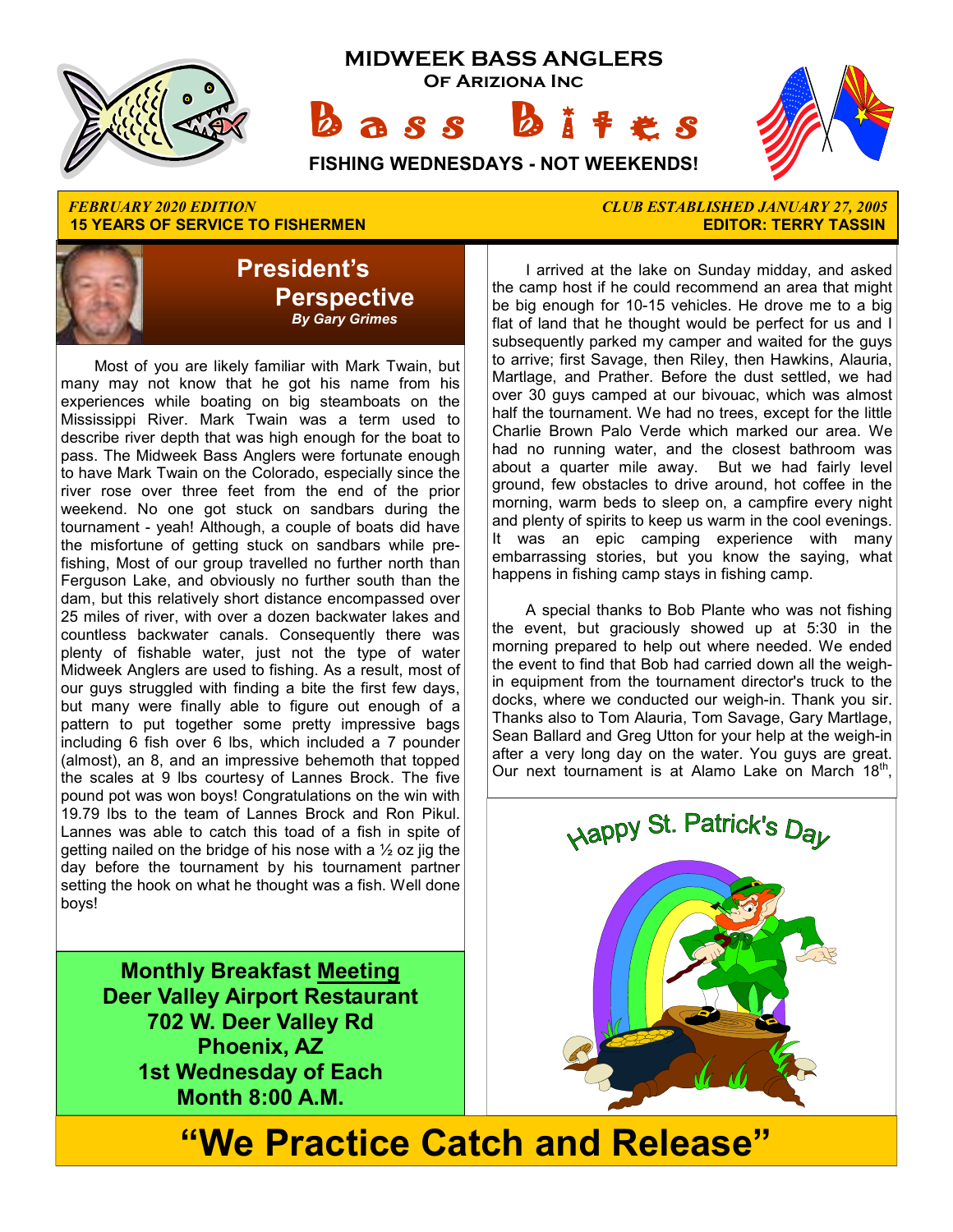complete with a pre-tournament barbeque on Tuesday night at the group use area. The fishing should be awesome. Hope to see you there.



#### **Tournament Report Lake Martinez February 19, 2020**

 Wow, looks like some great bass were caught at Lake Martinez this month. It appears that most of the contestants figured out how to find the fish. So without further comment, lets hear how they caught their fish.

### **Team Lannes Brock & Ron Pikul Catch 9 lber Win 1st Place**

Taking home **1st Place,** Team **Lannes Brock & Ron Pikul** brought to the scales the winning creel of five bass weighing 19.79 lbs. Thanks to Lannes' 9 lb bass the team also won **1st Place Big Fish** honors and the **5 lb Pot**  prize.

**Lannes Brock:** Ron Pikul and I, in the first 20 minutes of the tournament, caught our 9.00 lb bass on a brown/pepper Senko worm. We were fishing in Face Lake which is just down the river heading south. I was not sight fishing but just casting the Senko as usual. We caught 2 bass in Face Lake, one 3 lber in the California channel, none in Ferguson, and 3 bass in Fishers Landing area. Ron did a great job netting that big bass - thanks Ron.

 *Ron Pikul:* I looked forward to the Martinez tournament for weeks, but drawing Lannes was a bonus! We both prefished Monday and Tuesday with limited success in numbers but quality was there.

 Tournament day we started at one of the spots I caught a 5 lber on Monday, but never got to that spot, because as we entered the "fishing" area, in the first 50 or so yards Lannes pitched a Senko blindly into tullies and

#### **Next Meeting - Next Tournament**

Our next club meeting for 2020 is scheduled for **Wednesday, 4 March** starting at 8:00 AM, at **Deer Valley Airport Restaurant** (just one mile north of I-101 at the intersection of 7th Ave & Deer Valley Road). We hope you will come early and have breakfast together.

The next club points tournament is scheduled for **Lake Alamo** on **18 March 2020.** Club launch headquarters and weigh-in location will be announced. Tournament hours are **Safe Light to 3 PM.** 



*1st Place Overall Lannes Brock & Ron Pikul* 

immediately loaded up that rod saying "This is a good fish".

 The bass surfaced a few times and I realized I had never seen a fish that big .His "good" fish and mine differ greatly. I would scoop into the net from underneath, and I'm feeling some pressure now to land "Walter". Lannes told me numerous times he's struggled lately with only catching one fish a day.

 After getting the fish in the boat I told Lannes he could take the rest of the day off, but adrenaline was high and he caught our second fish soon after. I managed to catch fish 3 and 4 and then number 5 during the last 30 minutes of the tournament with Lannes catching a cull fish in the last 30 minutes as well. We only caught 6 fish all day but the right 6. Senko was the bait of choice.

 Congrats to all fisherman with many good bags. Lannes said we should fish in March if you think these bags are big! Good Advice? I think so.

#### **Jeff Mabry & Dale Bayless Sight Fish To 2nd Overall**

In **2nd Place** Team **Jeff Mabry & Dale Bayless** weighed five bass for a total weight of 16.96 lbs. Jeff's 8.05 lb bass took **2nd Place Big Fish** honors for the team.

 *Jeff Mabry:* Another February at Martinez. Dale Bayless caught a nice 4 pounder in pre-fish flipping some current. Our plan was to do that and hope for big bites, and then go to Ferguson where I caught a 5 plus on Monday.

 The plan fell apart early when I couldn't get bit flipping and Dale missed a couple. We decided to go look at some bedding areas that I checked on Monday and Tuesday. There was a bunch of new activity from Monday to Tuesday, so we thought that there was a chance of more fish Wednesday. We decided to fish our way in to some backwater areas and Dale caught our first fish on a jig. It was nice to get the stink off. We went into a few backwaters and found plenty of males on beds, but no females locked on. They were just roaming around.

I decided to get a limit of males then go to Ferguson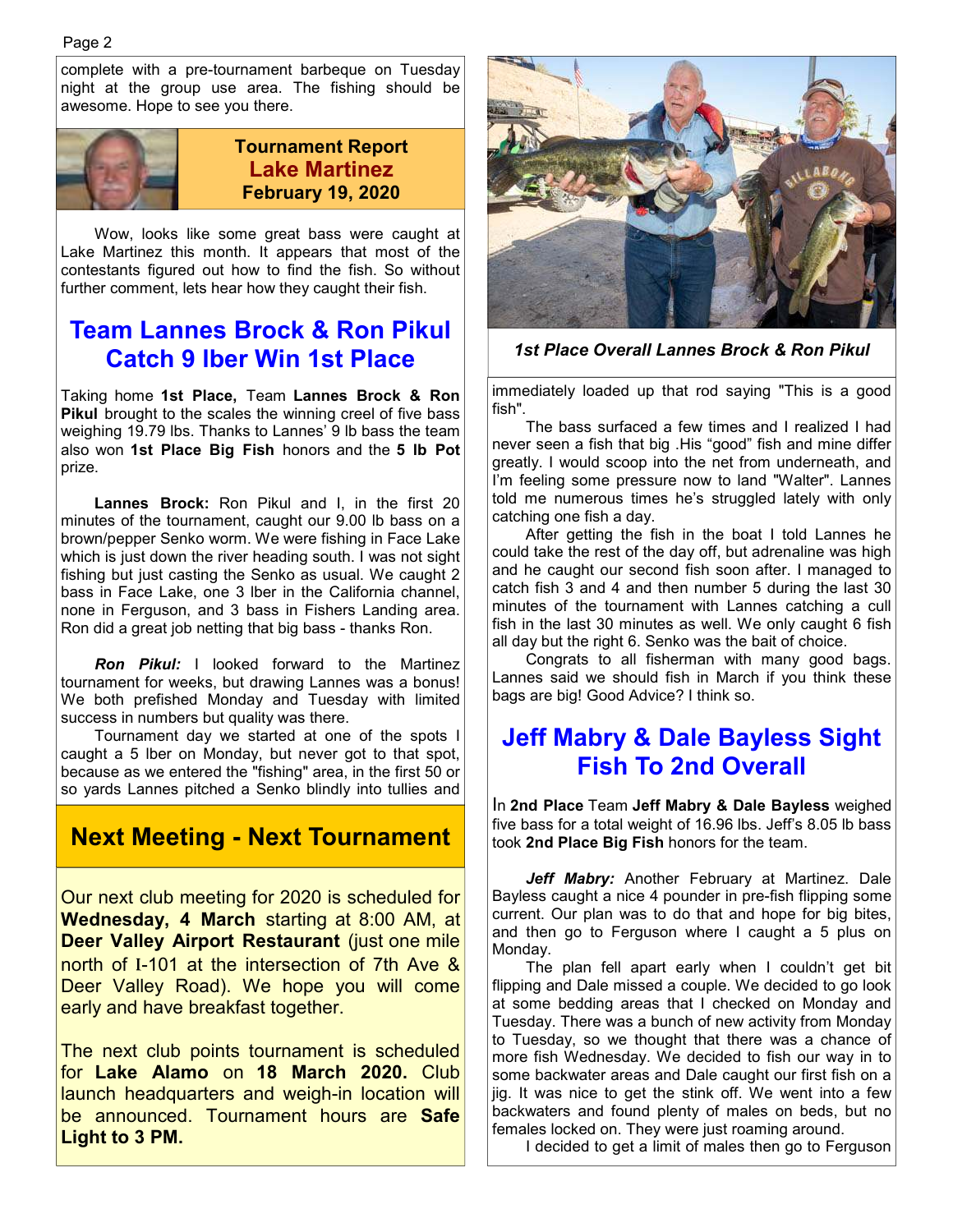

*2nd Place Dale Bayless & Jeff Mabry*

to try and cull a time or two. I started getting a male here and there, but couldn't get the females to show any interest. Finally the big girl was nearly 20 feet off the bed when I hit her in the head with a bluegill swim bait. She turned and sucked it in. Craziest thing I ever saw sight fishing. We finally got our limit with one more small male and headed to Ferguson around 1 PM.

 Once there I caught a small fish on a chatterbait and kept fishing around stumps. I had three more bites in the last hour and a half, on the chatterbait, and landed two of the fish. Both were in the 2.5 lb range and made nice culls.

Congrats on the 5 lb pot and  $1<sup>st</sup>$  Place win to Lannes and Ron. Big thanks to Jack Hughes and Gene Turner for asking me to stay in the cabin and cooking breakfast and dinners.

 Dale Bayless is a triple threat as a non-boater. He is very accommodating, can back in a trailer and can fish. Any boater that gets drawn with him is in for a good day. I hope to draw him again soon. Thanks to the weigh-in crew for all they do.

*Dale Bayless:* Wow, what an experience for me to fish this tournament on the Colorado River. I just moved here from Southern California last year where I also fished. I really love this club and the quality and competition of it and the hard work that the officers do. Congratulations to Lannes and Ron on the win and the big bass; that was a monster. I had the pleasure of fishing with Jeff Mabry. Talk about a guy that works hard, and it payed off. Pre-fish the day before was ok with most of the day spent just looking for fish. Tourney day we went left out of the launch, I think south. We fished the current for a while where I lost the first two fish. We went into back waters through canals and sight fished. This was new to me. Man, Jeff taught me everything about male and

#### **Membership**

As of February 21, 2020 the Midweek Bass Anglers of Arizona consists of **108**  dues paid active members.

female bass behavior and when to fish and not fish. So as we sighted them Jeff would say this one is ready and I would put down my pole and stand there with the net watching him catch the males, then the females. We ended up in Lake Ferguson for the end of the tournament. What worked for me was a brown 1/2 ounce Revenge jig head with a cinnamon double tail hula grub and a War Eagle spinner bait in blue herring. Thanks for an awesome memory for me, can't wait till the next one.

#### **Team John Hawkins & Warren Brackey Drop Shot Fish For 3rd Place Finish**

Team **John Hawkins & Warren Brackey** weighed five bass for 15.50 pounds and took home **Third Place**  honors.

*Warren Brackey:* This years' better than expected weather was a welcome departure from last year's event at Lake Martinez. Expectations were that the fishing would be much improved as well.

 Another great event put on by our hard working club staff, our stellar weigh-in team and our member volunteers. Your efforts do not go unnoticed and are very much appreciated. Special thanks to Robert Plante for his assistance at the launch and at the weigh-in. Major kudos to Greg Utton for his amazing camera work, great photos Greg!

 Congratulations to team Lannes Brock and Ron Pikul for their awesome win. Very well done guys! Congratulations to all those who placed and caught fish in this event.

 It was my good fortune to be paired with my friend John Hawkins. I bumped into John about four years ago in Sportsman's Warehouse and not surprisingly we started talking about fishing. Eventually John asked if I belonged to a bass club and suggested I join Midweek Bass Anglers (MBA). It happened the next month's club meeting was on my birthday, so I figured what the hay, this must be fate. The rest is history.



*3rd Place Warren Brackey & John Hawkins*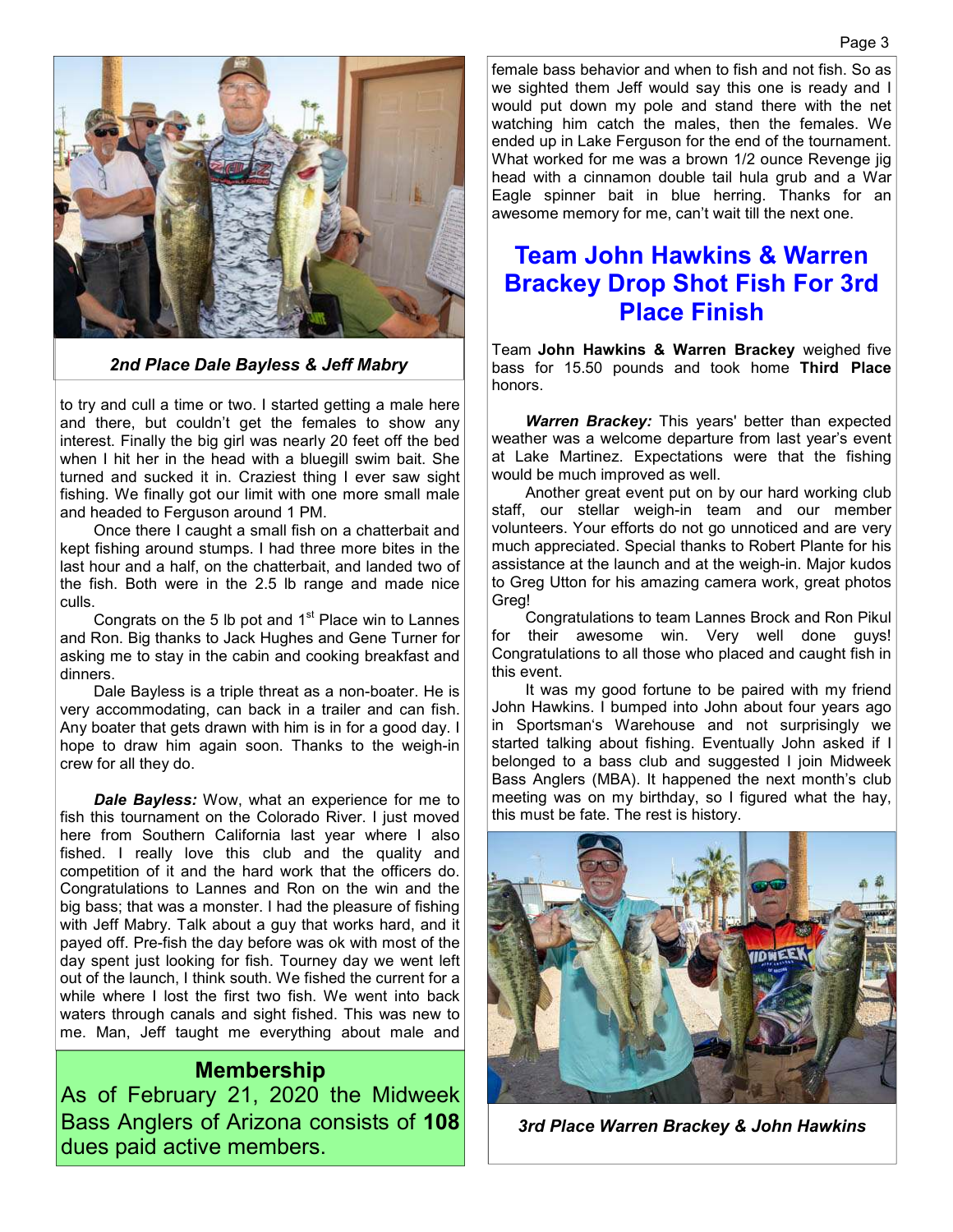Lake Martinez was the third event John and I have been paired together and our best result by far. We arrived at Martinez on Sunday afternoon and pre-fished Monday and Tuesday. On Monday we caught a few fish at the North end of Martinez on Senkos. We fished there until around noon then headed to the launch area to look for bedded fish. We saw several beds, but the fish were not locked-on. On Tuesday we fished Lake Ferguson with very poor results, one fish all day. With reports that water temps would be up on tournament day, our hope was that there would be a few spawners moving up.

 On game day our first stop was the area where we found fish on Monday. We fished Baby Bass and Watermelon Candy Senkos and the fish were still there. We had a small limit in the boat by around 10 AM. The action slowed, so we moved south toward the main lake and fished drop shots for about an hour with no luck. We switched back to Senkos and fished more shoreline to the South. We culled one fish by 12:30 or so and had maybe 10.5 pounds in the livewell. It was time to look for bigger fish. As John put it, "We need a kicker fish to finish respectably."

 Our last move was to head back to the launch area to look for that kicker fish. We were greeted there by about a dozen other boats with same game plan. We worked our way back to the NE end of the launch area and John spotted the bass we were looking for, but still hadn't located the bed. We fan casted drop shots while we searched. Then it happened. John spotted a bed with a nice bass on it. Then he approached the bed with his back to the sun. The boat was being held by a slight breeze against the reeds in perfect position. John could see the bed and the bass about 10 feet in front of him in about 5 or 6 feet of water. A few casts with a drop shot later John hooked the fish and worked it to the net. Another excellent net job and we had a nice three pounder in the boat. It was a little smaller than we expected because it was the male. John checked the bed again and there was another fish on it; a much bigger female. A few drop shop casts later John lip-hooked her, she pulled free and went right back to the bed. At this point we knew we had a better than even chance of netting this fish. A few more casts and she was hooked for good. She made a couple hard runs to get into the reeds under the boat, but to no avail. John expertly worked her back out and into the net. She was big, weighing in at 6.14 pounds! It was a great way to end the tournament. Just an amazing and very exciting finishing sequence, awesome job partner!

#### **Tournament Statistics**

Sixty-eight men fished 8.5 hours each, bringing 132 bass to the scales for a total weight of 335.61 pounds with a 4.93 pound average total catch per fisherman. The average weight of each fish was 2.54 lbs. All fish were released back into the lake after weigh-in to fight again another day.

### **Team Brian Bolander & Ingo Moura Work Hologram Dawn Drop Shot And Finish 4th Overall**

Taking home **4th Place,** Team **Brian Bolander & Ingo Moura** weighed five fish for a total weight of 14.89 lbs.

*Brian Bolander:* First I want to say congratulations to the winning team and that 'tank' 9 lb bass they weighed in, way to go guys! Also thanks to all those that work hard to put on such great tournaments for all of us to enjoy. I had a great day fishing with Ingo Moura, couldn't have had a better team partner.

 Prefishing for me was dismal at best. Not knowing quite what to do we decided to run way up the river to some of my confident backwater areas looking for better than average fish I know are there. After 3 hours with nothing to show we decided to abandon that and run back towards Fishers Landing and Martinez Lake. We fished a small cove off the main river that had some docks and finally caught our first fish at about 10:30 on a hologram dawn drop shot worm. That keyed us into looking at the docks a little bit closer. From there we ran into Martinez Lake and fished a bank of deep tulles leading into a back water cove that had docks on them. We caught our second fish of the day a solid 4 plus pounder using a little swimbait. From there we quickly filled our limit using a drop shot in hologram dawn fishing docks. We then proceeded to upgrade our smaller fish by keying in on retaining walls that were warming the water and causing the bigger fish to hug close to them getting ready to spawn. Our biggest fish 5.20 lbs came off one of those retainer walls on a hologram dawn drop shot. It was a fun day once we finally figured out a little bit of a pattern. Can't wait for the next tournament!

*Ingo Moura:* A big congratulations to Lannes Brock on the 9 pounder. It was a sight to see you holding her up for a photo; your smile was bigger than the fishes' mouth. Congrats to all the guys that caught 5 pounders or better and they all finished in the money. I'm sure we all knew



*4th Place Brian Bolander & Ingo Moura*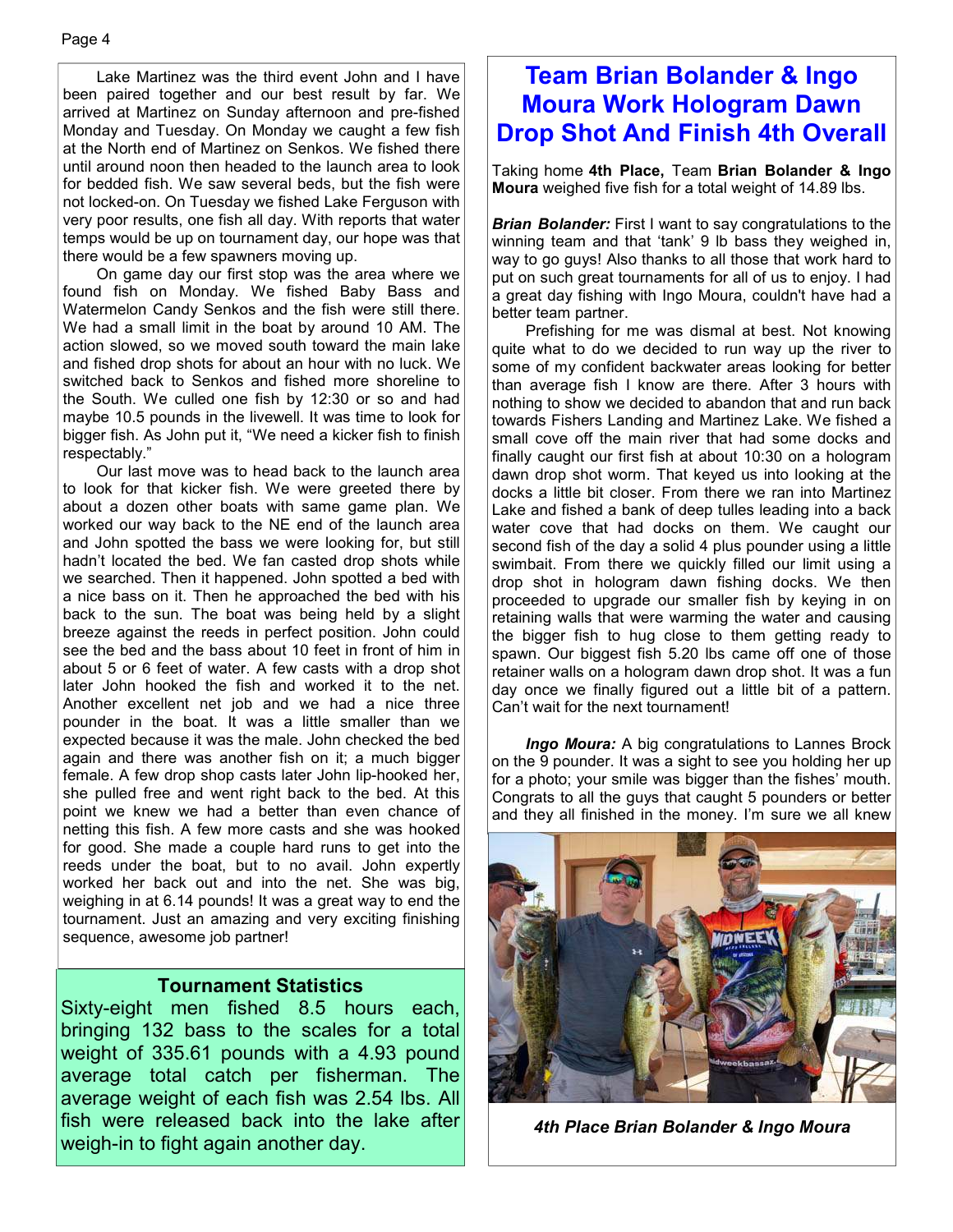someone was going to come in heavier. Thanks to everyone that put this tournament on and the weigh-in crew. Thank you to David Baca for making us dinner Wednesday night; best fried chicken I ever had.

 Thank you to John Hilland for inviting me to pre-fish, as our team partners were doing the same with family and friends. John found a decent bite, and although I picked up a technique or two from him that paid off "literally" I managed to respect 'stay off his water', but I was bummed it didn't pan out for him on tournament day.

 So Brian informed me he found a tough bite prefishing but he has spots he wanted to try. So the morning started out slow, flipping in the back waters. I told him I know there are fish under the docks and grass, but I wasn't comfortable fishing on any of John's water. Brian was really cool with that so we found a similar pattern in the Martinez area and other parts of the lake; we never had to look back and find grass. We got our first fish about 11:30 and started culling. About 12:30 I caught a nice fish we thought could be our first 5 lber in the reeds. We already had 3 small males from the docks, so fishing was getting exciting. Brian caught his 5.20 lber on a Rico; mine was also on a Rico. Just kidding, that was just a little plug for Brian. We used drop shot, a small paddle tail swimbait, and chigger craw. I had a great time. Poker nights were fun, and I think more guys should try to play, its only 5 bucks, and all the guys are happy to take it from you...lol. See you all at Alamo.

#### **Sean Ballard & Tony Medina Work Tough Areas Finish 5th**

A five fish bag weighing 14.56 lbs was enough to earn Team **Ballard & Medina** the **5th Place** money.

*Tony Medina:* Congratulations to Lannes Brock and Ron Pikul for the tournament win and especially for the 9 pound lunker that finally won the five pound pot.

 I was fortunate to draw Sean Ballard for the Martinez tournament. Luckily he was able to prefish the tournament. Sean is very familiar with Martinez and navigated places that I thought we'd never get back for the weigh-in including the tunnel.

 We were able to weigh five nice fish that weighed 14.56. The only awkward part of the tournament was Sean caught every one of those bass. I was satisfied to be the net man. I threw jigs, flick shake, spinner baits, jerk baits and creature baits, but none caught a fish.

#### **Team Gary Grimes & Rick Harang Fish Tullies Finish 6th**

Team **Gary Grimes & Rick Harang** weighed five bass for 14.29 pounds and took home **6th Place** honors.

 *Gary Grimes:* I had the pleasure of fishing for the first time with Rick Harang, and we had a great time on the water during the tournament. We spent most of the day in the Ferguson Lake area. We started out on the rocky points leading to Ferguson, but because of the absence of fish quickly moved over to the tullies directly across the channel. We flipped Texas rigs and Senkos and stuck with this bite all day. A special thanks to David Baca who recommended I try using a wacky Senko, which was the rig I used to catch my 6.85 pounder. What a great day.

*Rick Harang:* Congrats to Lannes Brock and Ron Pikul for their nice bag of fish. I didn't expect to see a 19 plus pound bag at this event - very impressive. For two days all the talk I had heard was that the bite was tough and only a couple of fish over 5 pounds had been caught. Either things changed dramatically or big secrets were being kept; I suspect the latter. I personally have only fished the river a handful of times and it has been over 20 years since I have been there. This is my third year in the club but I haven't been able to fish many tournaments until now. It was my first "away" tournament. I had a great time and look forward to the upcoming year.

 Any how, I had the pleasure of fishing with Gary Grimes for the first time. We had a great day fishing and talking. We went to and stayed in Ferguson all day hop scotching around to points and particular areas of tullies. All but one of our fish came flipping and pitching. Gary



5th Place Sean Ballard & Tony Medina **6th Place Gary Grimes & Rick Harang** 

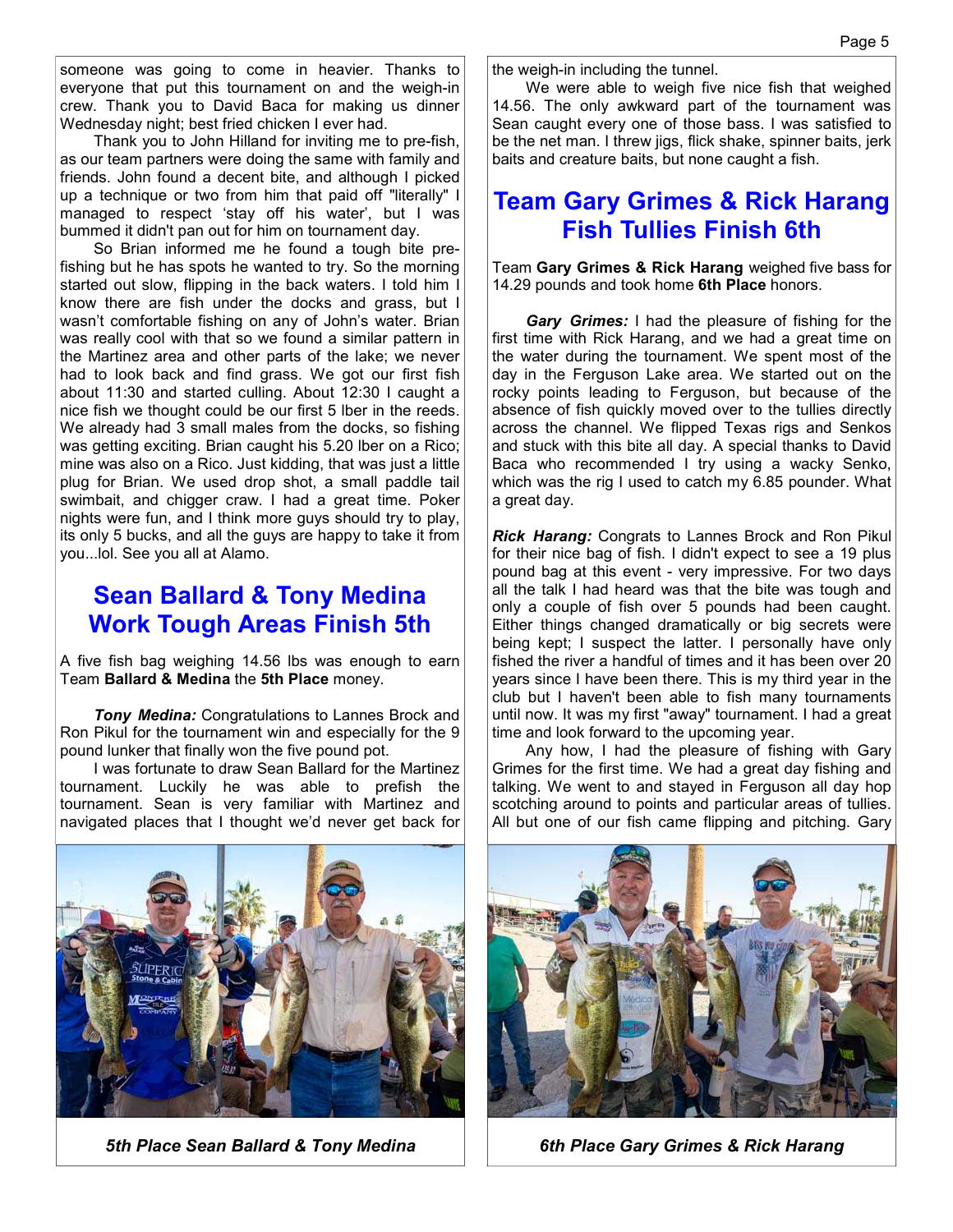Page 6



*7th Place Kevin Russell & Jack Hughes 8th Place Tom Atherton & Jeff Mason* 

caught most of the fish; I was "net boy". I only caught 2 keepers. His nice fish of 6.85 pounds really changed our outlook. I think it was about 12:30 when he caught it. I thought for sure we had a chance at the big fish pot with that one. Wow, a 6.85 only got third big fish, didn't see that coming. Thanks to the club officials for all their hard work putting on this event.

#### **Jack Hughes & Kevin Russell Finish 7th Overall**

In **7th Place** Team **Jack Hughes & Kevin Russell**  weighed five bass for a total weight of 13.14 lbs. They were unable to provide input for this edition of Bass Bites.

### **Team Jeff Mason & Tom Atherton Take 8th Place Finish**

Team **Jeff Mason & Tom Atherton** weighed five bass for 12.80 pounds and took home **8th Place** honors.

*Jeff Mason:* Congrats to Lannes and Ron on their outstanding win at Martinez. Also congrats go to the teams that caught all the BIG fish; Lake Martinez sure showed up BIG for our tournament! I was paired up with Tom Atherton and we had a blast fishing Tuesday and Wednesday. On Tuesday I caught 2 fish, well one got off, but I managed one close to 4 pounds on a chatterbait and Tom absolutely smashed them in the afternoon on a Texas rigged worm. It was crazy, about every 5 minutes he would say, I'm getting a bite, sure enough another 2 plus pound fish on the line. Tom's fish sure got us excited about the tournament on Wednesday. We started in Fisher's Landing with about half the club in there and managed to catch 4 fish on a drop shot, two good ones. Tom caught our 5th fish on a drop shot up in the mouth of Ferguson after we fished Martinez with no luck. We returned to Fisher's Landing around 12:30 and stayed the rest of the day which was a good decision. This time it was my turn on the drop shot as the fish bit the drop shot in MMIII, Desert Craw, and Red Crawler colors instead of



the Texas rigged worm. We managed a pretty good bag but again no big fish in our bag. I had a great time with Tom and hope to fish with him again in the future. Thanks to Midweek Bass for putting on another great tournament.

**Tom Atherton:** What a great tournament! Congrats to the winners. Some really nice bags were brought in and more 5 plus pounders than I have ever seen weighed in.

 Another great job was completed by our weigh in crew. I had a great time fishing with Jeff Mason. We prefished on Tuesday catching them in Martinez, Ferguson, down south in some backwaters on the Arizona side, and off some docks. We caught fish on crankbaits, chatterbaits, dropshots, and Texas rigged worms. On tournament day we fished many of the same areas, but could not get bit on anything but the drop shot. Fishing with Jeff surely improves my netting skills as I think he culled out every fish I had caught. None of our fish came from "bed fishing".

### **Goon Fish Prize Won By Team Kukral & Turner With 2.18 lb Crappie**



*Goon Fish Pot Wayne Kukral & Gene Turner*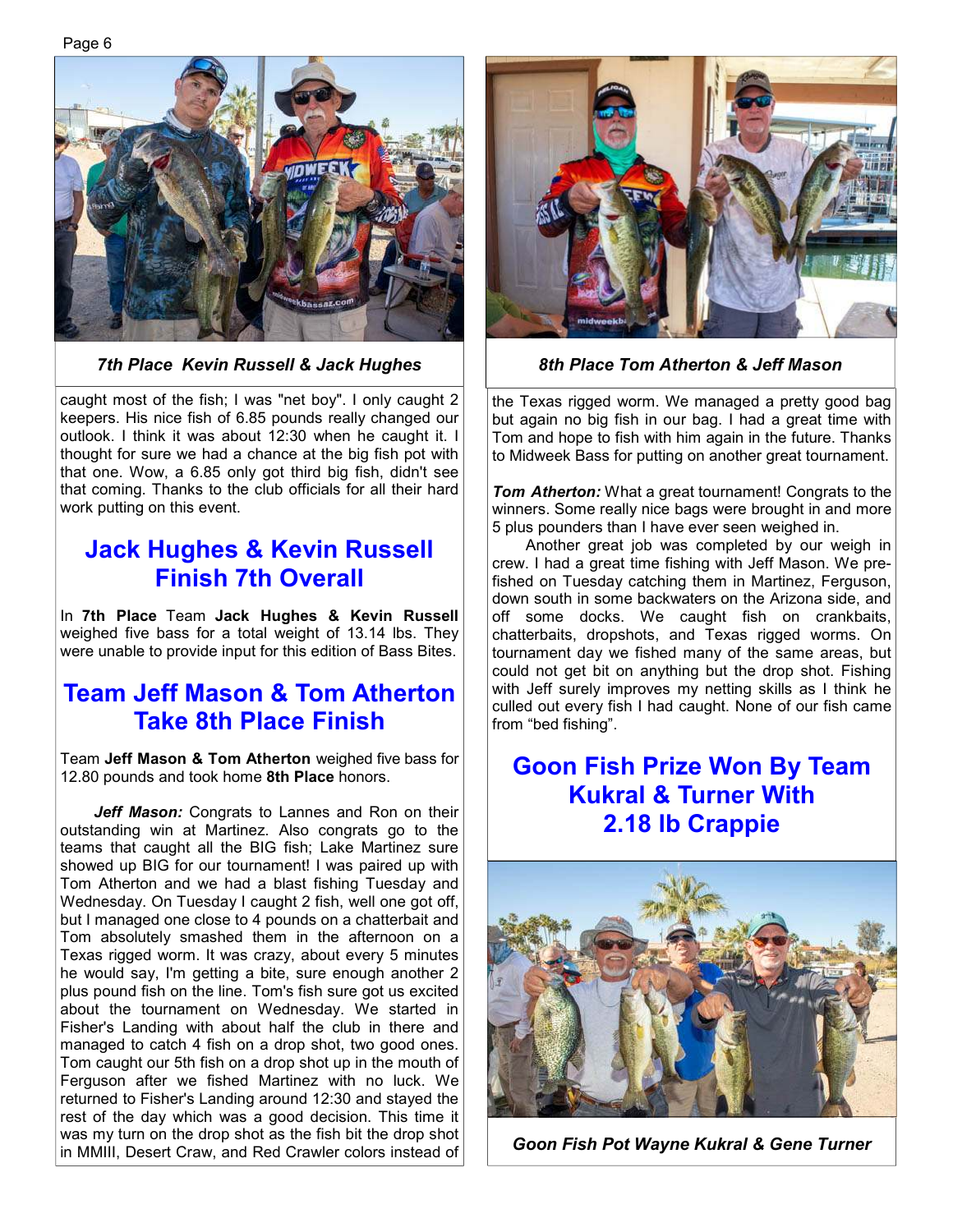

Oh by the way, the team also won the prize for getting stuck on a sand bar. This is what happens when you don't have "mark twain" when fishing at Martinez.



#### **Weighing-In**  *By Gary Martlage*  **Tournament Director**

Tournament #2 is in the history books! The fishing for some was fantastic, for others, not too good. The BBQ went along as the same as the tournament. Some thought it was great, some did not enjoy it at all. Overall, I thought everything turned out on a positive note.

 Just a point about the weigh in. Most of the anglers know why we use our official bags to control the number of fish limits being weighed. Most of you stood in line of 20 plus anglers on the walkway and I'm just happy that the weather cooperated. The weather was nice and helped the fish being held in bags for too long. We will always use our bag system, no matter what the circumstances. The only positive note was that all fish were turned loose to fight another day.

 Hats off to the members dealing with our weighin, as we had to work with a system where the fish were brought to the scales before the boats were trailered. Again, I cannot say enough about the cooperation of the members, weigh-in team, and especially help from "Grandpa Plante" for getting the equipment set up before we came in.

 Our next event will be at Alamo, with the Group Use Area "A" rented for the club. We should have quite a few joining the campsite, since I hear the improved area is already sold out. Get your camp gear ready and join us in the Group Use for a BBQ, and a POKER night under the stars. See you all next month at ALAMO.



Photo Scrapbook - Photo Scrapbook - Lake Martinez